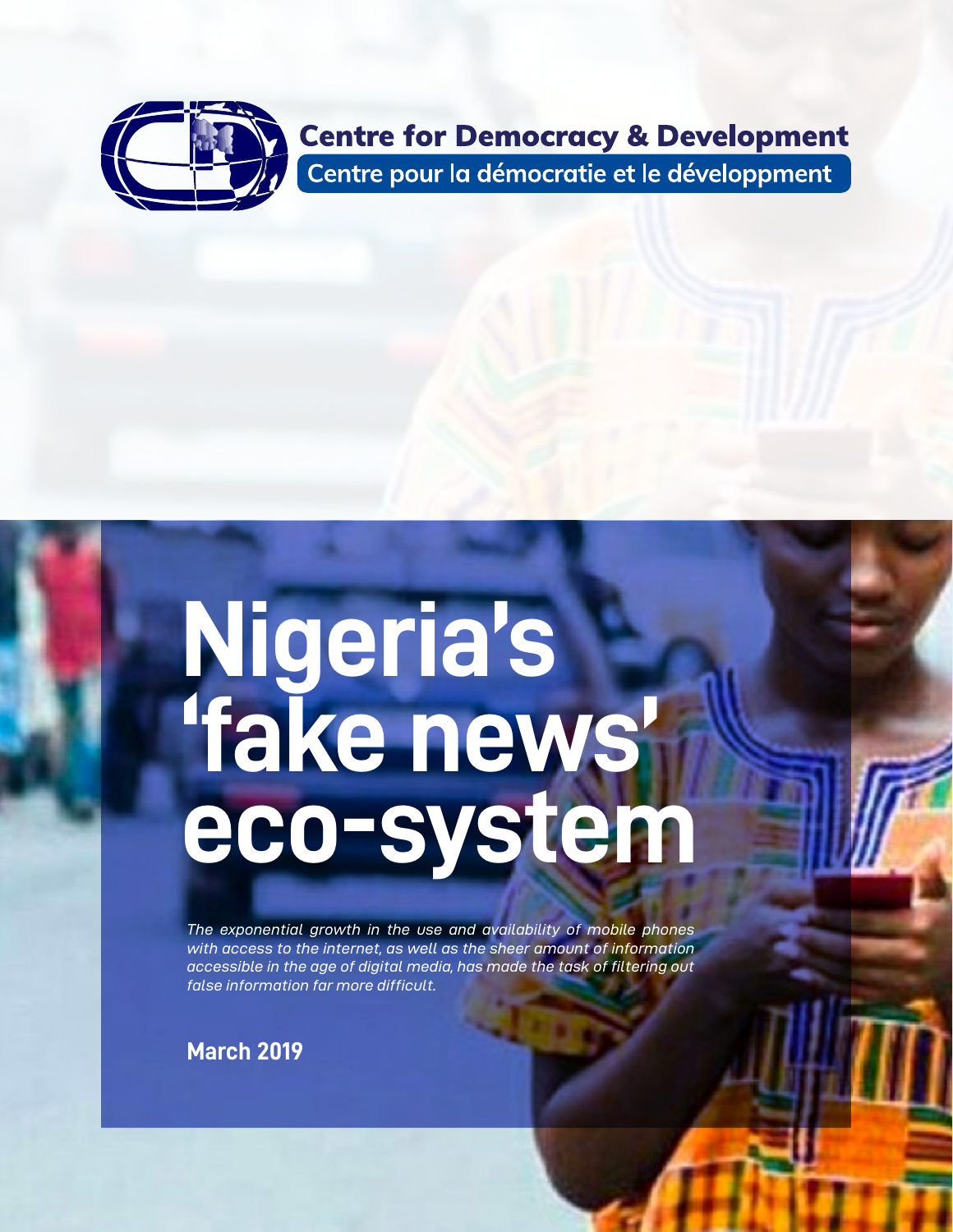# **Nigeria's 'fake news' eco-system**

## PRE-ELECTION DDD

Fake news is not a new concept in Nigeria, but the exponential growth in the use and availability of mobile phones with access to the internet, as well as the sheer amount of information accessible in the age of digital media, has made the task of filtering out false information far more difficult. To gain a deeper understanding of the problem, the Centre for Democracy and Development (CDD) conducted a study of the online information landscape in order to paint a clearer picture of how information flows. This aims to understand the precise nature of disinformation (information shared with the intent to mislead), misinformation (information not necessarily shared with intent to mislead), hateful or dangerous speech, propaganda and other harmful forms of content available to Nigerians.



off the internet (Photo: ITWeb Africa)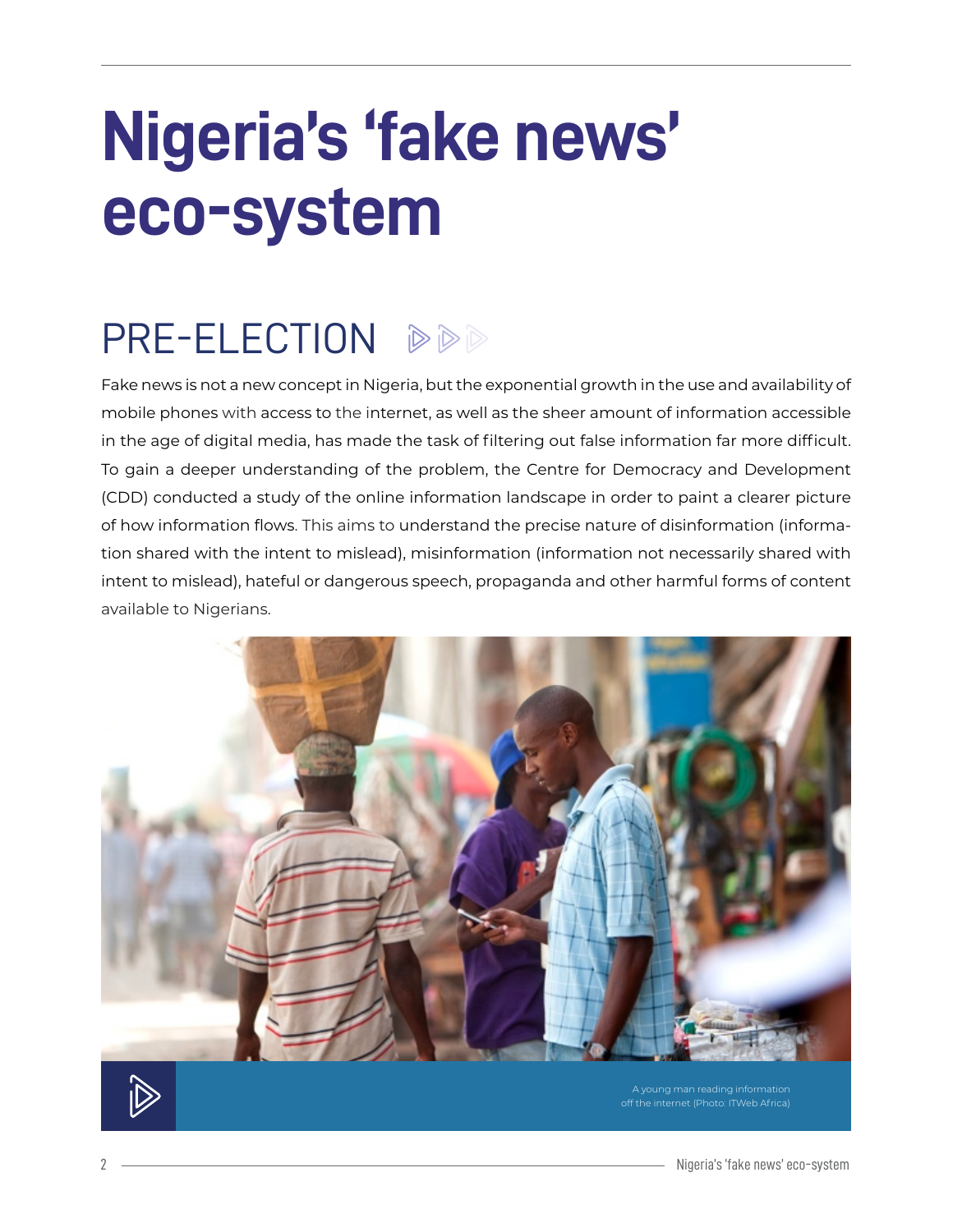Our analysis focused primarily on social media and on Facebook and Twitter, with some data collection and fact checking through WhatsApp. Facebook data, collected between December 28, 2018 and January 27, 2019, reflected a broader and more international perspective of the electoral process. In our analysis we divided the content into three principal categories: politics, news and culture oriented clusters. Our Twitter dataset, which contained 34.5 million tweets collected between December 31, 2018 and January 30, 2019. These were collected from the accounts of major politicians, political parties and media houses as well as by using hashtags related to the general election campaign and process. Our data shows that 19.5% of accounts showed signs of automation, pointing to a high level of bot activity.

#### SITES OF FAKE NEWS  $\Diamond \Diamond \Diamond$

The URLs which emerged out of the Facebook clusters did not always correlate with the most at-risk URLs in our dataset for the dissemination of disinformation. The websites in our database were ranked according to high levels of user engagement; how frequently their content was shared on Facebook or cited on Twitter; and how often they shared false content. The three that ranked the highest were:

- » **www.spynigeria.com/ng**
- » **www.observerstimes.com**
- » **www.sojworld.com**

We initially flagged SpyNigeria as a 'fake news' distributor because it often shared stories that were sensational, unsourced or incorrect. The results of our research proved that to be the case, with multiple indicators of suspicious activity. The SpyNigeria domain was initially created in 2015 under the name 'Punch Newspaper', in 2016 it was changed to SpyNigeria Newspaper, and it is now known simply as SpyNigeria - 'spynigeria. ng'. There are two Facebook groups with over 100k followers linked to these domains- spynigeria.NG and SPYNigeria.ng; and identical content is cross-posted on another Facebook group - Punch Newspaper, which also has a significant following, which currently stands at just over 29,000. This Punch account is not associated with the newspaper of the same name, but is clearly affiliated with SpyNigeria. This we were able to confirm through analysis done with support of CrowdTangle.

" We initially flagged SpyNigeria as a 'fake news' distributor because it often shared stories that were sensational, unsourced or incorrect. The results of our research proved that to be the case, with multiple indicators of suspicious activity. "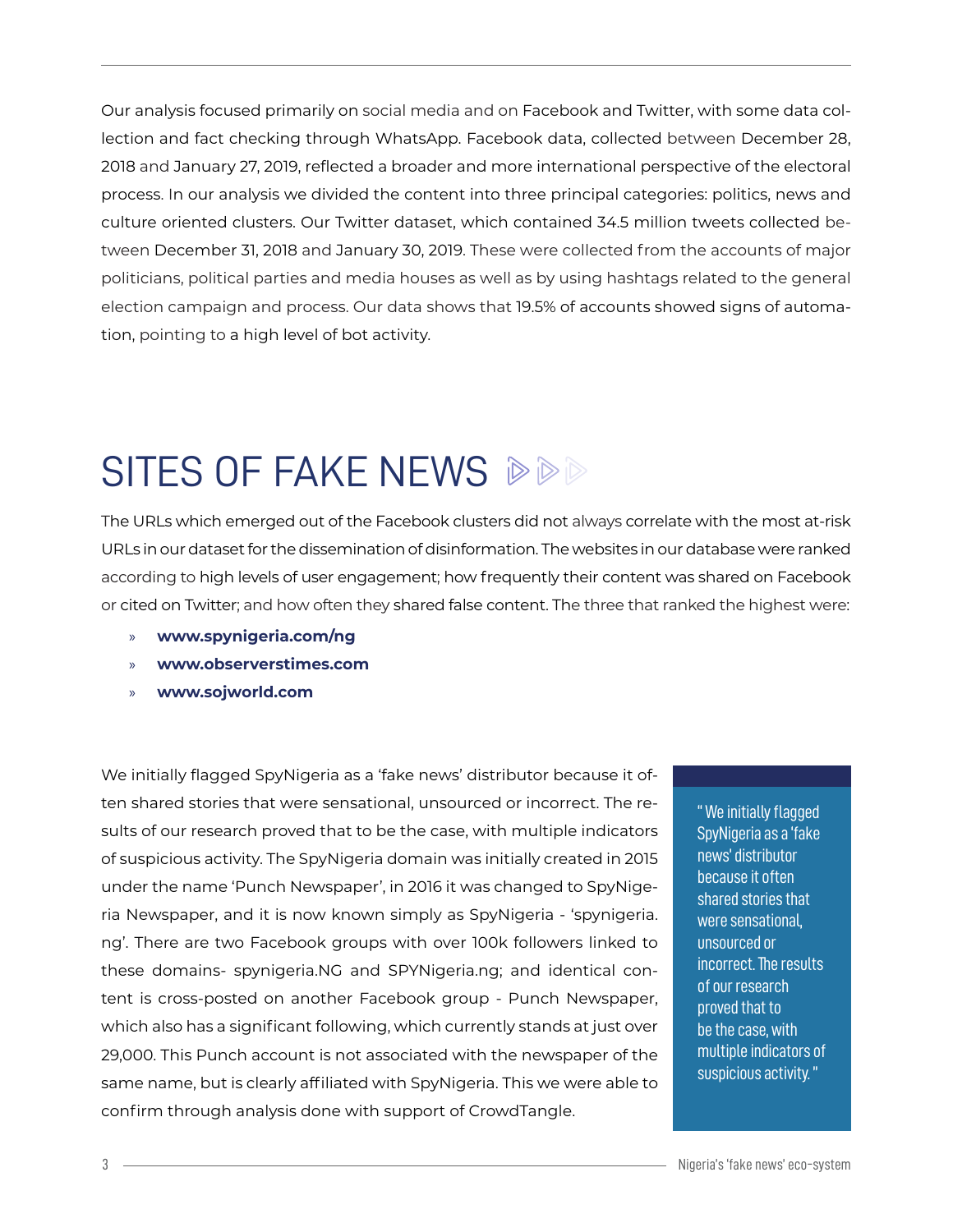

A headline from SpyNigeria, one that was fact-checked and found to be false by CDD's researchers: "Allow Me To Re-Colonize Nigeria And Ghana For Just A Year…..Kim Jong Un", is a clear example of disinformation. This story was posted seven times across various SpyNigeria related platforms, recording a total of 866 interactions by February 13, 2019. However, this story was also shared across multiple WhatsApp groups in Nigeria that CDD was a part of, further widening the engagement albeit on a platform where tracking this information is not possible.

### THE FAKE NEWS RUMOUR MILL  $\Diamond \Diamond \Diamond$

One of the more insidious and long-running rumors around Nigeria's elections was a story that Buhari was a clone. With posts suggesting that President Buhari died on a trip to the United Kingdom for health care, and was being impersonated by a clone, 'Jubrin' from Sudan. We traced the origin of these claims to a video by the Nnamdi Kanu - the infamous IPOB leader - shared initially on Twitter by user @sam\_ezeh on 3 September 2017. Soon after, this information was picked up by other twitter handles, and within months it was a trending story on the internet. In December of 2018, Buhari finally responded to the story while on a trip to Poland.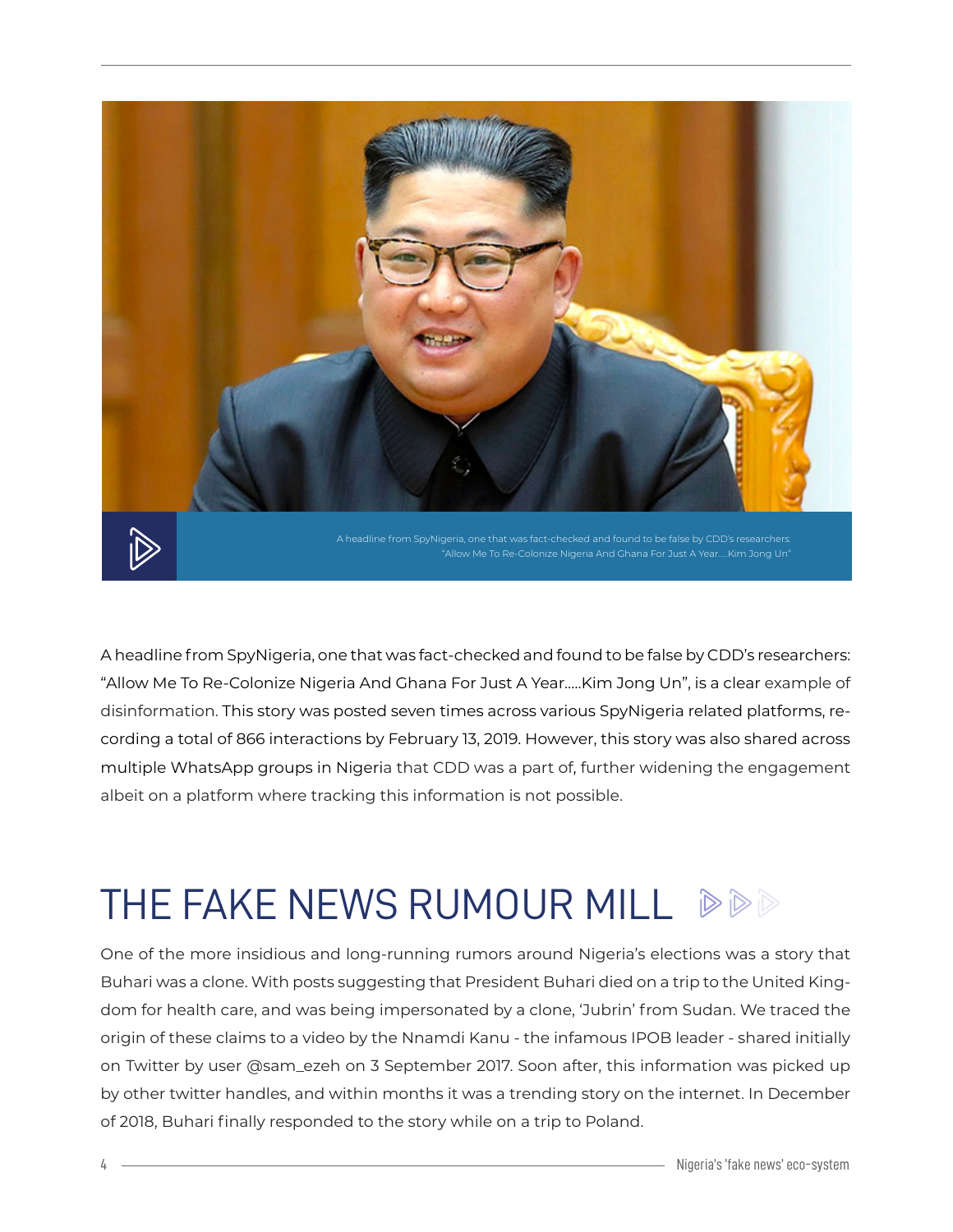#### **SPOT THE DIFFERENCE**

#### **Original Image**



Posted on the 24th of August 2017 by Bayo Omoboriowo; the official photographer of the President of Nigeria, on his instagram handl @bayoomoborio



Manipulated photo circulating on the internet

İD

President Muhammadu Buhari's image that went viral on social media

Irregular glasse:

The rise in violent clashes between farmers and herdsmen over the last few years has also proven to be fertile ground for propaganda, hate speech and disinformation. An example of this is the story that emerged from a Facebook group called Adamawa Facebook Group, claiming that the former Minister of Defence, Lt. Gen Theophilus Danjuma, had accused President Muhammadu Buhari of being the direct founder and sponsor of Miyetti Allah (a cattle herders association), who he labelled Fulani jihadists. The rumour was widely shared on WhatsApp as a copy-paste message with the title: 'Gen . TY Danjuma explodes' having initially appeared on NairaLand (a popular public web forum) in October 2018. Later the story was picked up by newsflash247, a news site that we have identified as a source of other false stories. That article had 4507 shares on its platform as of February 14, 2019, and our research found it had been posted in over 60 Facebook groups with a collective following of over two million people, gaining over 5000 likes, 3500 comments and 4000 shares.

Within our dataset we identified five Facebook pages, with hundreds of thousands of followers between them, that repeatedly linked to news websites that often share false stories. All of these pages linked to at least two of the problematic sources listed above: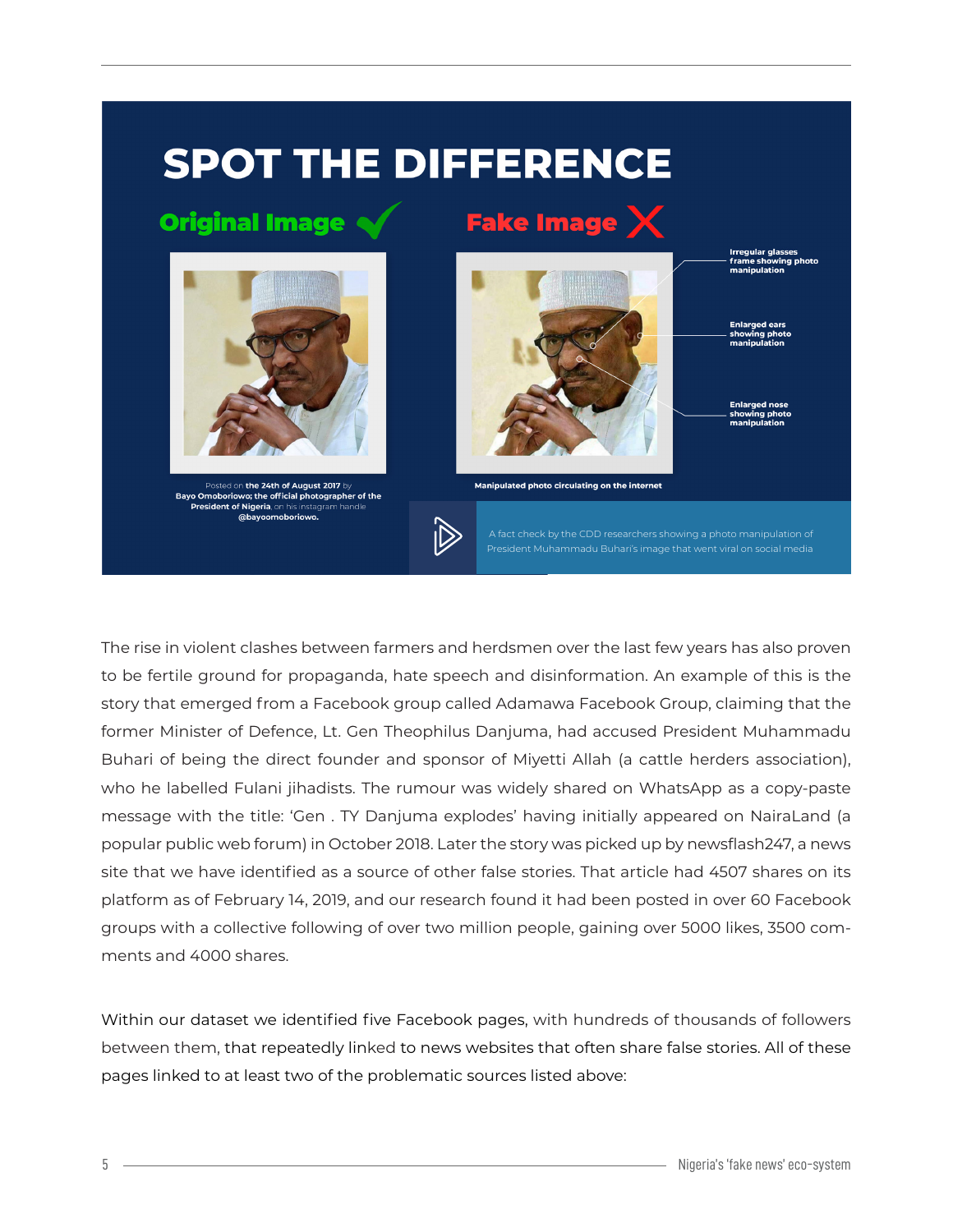- 
- ◊ Nigerian Public Opinion page (link) 159,058 followers
- ◊ Edo Political Forum (link) 113,614 members
- ◊ PDP Supporters in Nigeria and Diaspora (link) 67,258 members
- ◊ Nigerian's Diaspora Political Awareness Group (link) 43,911 members
- ◊ Nigerian People's Parliament (link) 322,282 members

These Facebook groups, the types of content they share and the websites that are used to host fake news stories were identified by CDD's research team during the one month study. They represent a small portion of a much larger ecosystem of social media groups and online sites used to share false content.

Our research found many other suspect online newspapers in the Facebook and Twitter datasets including biafrafacts.blogspot.com, edokowilson.com, sycamoretimes.com and elombah.com. These were often linked to popular Facebook groups such as Hope for Nigeria, the Nigerian People's Parliament and SpyNigeria. While many present themselves as credible online news sources, their content often reveals clear biases for or against a particular political party or individual. They are also prone to publishing stories that constitute disinformation or misinformation, with unknown, unverifiable or incorrect sources. Below is a table with some of the sites we have extracted that exhibit these tendencies:

| <b>APC Support</b> |                                   | <b>PDP Support</b> |                     | <b>Biafra</b> |                    |
|--------------------|-----------------------------------|--------------------|---------------------|---------------|--------------------|
|                    | aledeh.com                        |                    | anambrariannews.com |               | dailytimetv.com    |
|                    | citymirrornews.com                |                    | authorityngr.com    | $\mathcal{D}$ | bctworldtv.com     |
|                    | dangote-group.africa-newsroom.com | $\mathcal{P}$      | atiku.org           |               | biafranewsmill.com |
|                    | bengbenro.com                     |                    | aero-dynamiek.nl    | $\mathcal{P}$ | apnews.com         |
|                    | dailyinfo.com.ng                  |                    | citizenng.com       | $\mathcal{D}$ | bvichannell.com    |
|                    |                                   |                    | dailynigerian.com   |               | 9newsng.com        |
|                    |                                   |                    |                     |               |                    |

A further issue found in our study relates to the role of satirical content. Satire is not very well established in Nigeria which means that an article which is satirical in nature might be presented or interpreted as completely true. In WhatsApp groups and on Facebook pages we found several examples where satirical articles were presented as true information or held opinions.

Due to a deficit in media and information literacy, and since users often receive material meant to misinform, content that might simply be satirical, or even an opinion, can be manipulated and doctored to serve a political purpose.